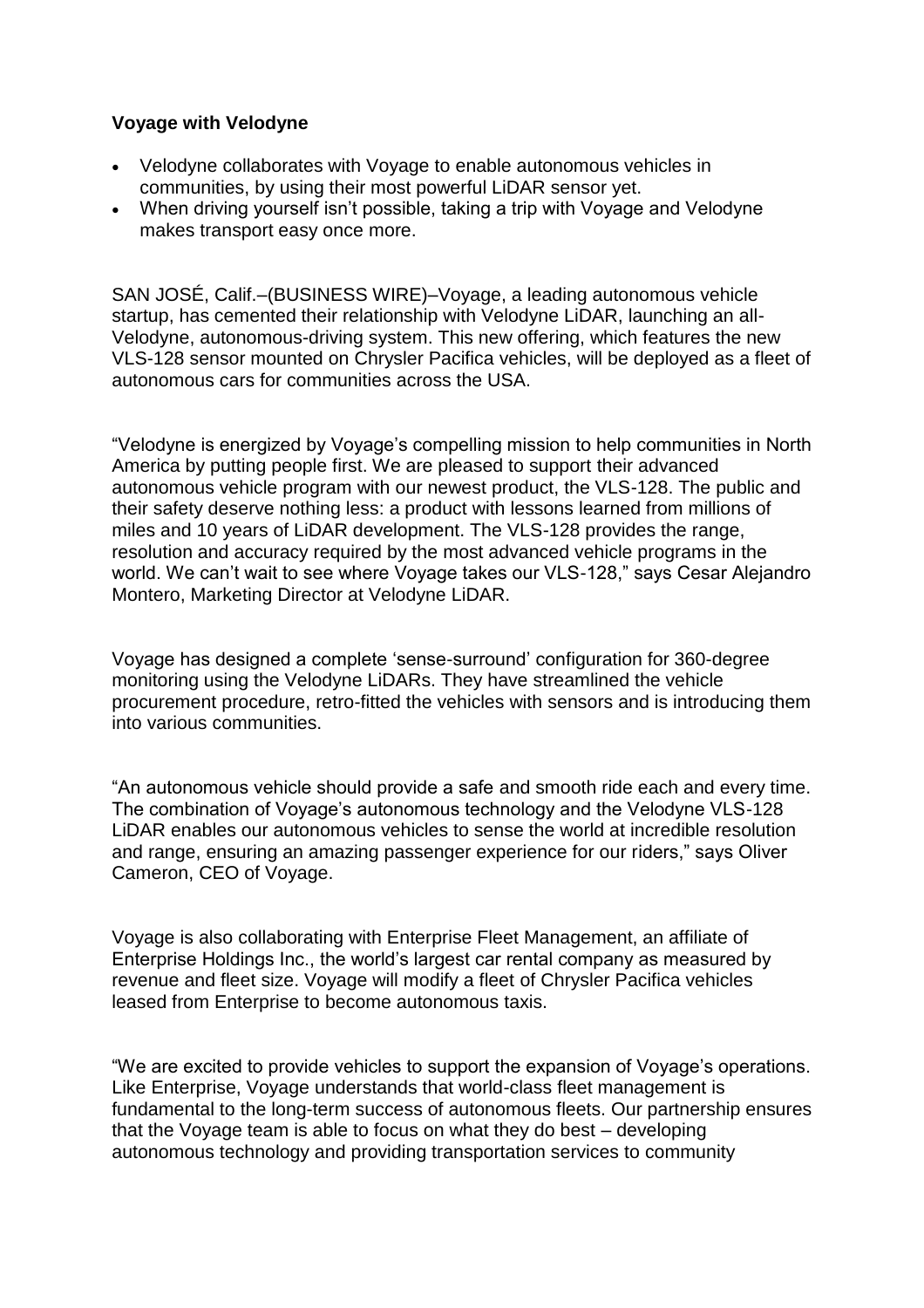residents – without having to worry about acquiring and maintaining those vehicles," says Brice Adamson of Enterprise Fleet Management.

Voyage's mission is all about the journey, and making each one better than the last. Driver, passenger and pedestrian safety are equally important to each of the companies involved here. Velodyne, Voyage and Enterprise are actively working to create safer, more comfortable and more affordable automotive options—powered by breakthrough autonomous driving technology.

#### **About Voyage**

Voyage's mission is to serve communities with autonomous vehicles. Voyage aims to power a whole host of services critical to everyday life with their fleets and technology. Voyage's first deployment is within a 160,000 resident retirement community in Florida. Every day, they are serving those who have the most need for mobility solutions. For more information, visit [http://voyage.auto.](http://voyage.auto/)

### **About Enterprise Fleet Management**

Enterprise Fleet Management supplies most makes and models of cars, light- and medium-duty trucks and service vehicles across North America. It also operates a network of more than 50 fully staffed offices, which manages a fleet of more than 470,000 vehicles in the U.S. and Canada. The business provides full-service management for companies, government agencies and organizations operating medium-sized fleets of 20 or more vehicles, as well as those seeking an alternative to employee reimbursement programs. Enterprise Fleet Management and its affiliate, Enterprise Holdings, together offer a total transportation solution. Combined, these businesses, which include car rental and car sharing services, truck rental, corporate fleet management and retail car sales, accounted for \$22.3 billion in revenue and operated nearly 1.9 million vehicles throughout the world in fiscal year 2017. For more information, [https://www.efleets.com.](https://www.efleets.com/)

# **About Velodyne LiDAR**

Founded in 1983 and headquartered in Silicon Valley, Velodyne is a technology company known worldwide for its real-time 3D LiDAR computing and software platforms. Velodyne LiDAR Inc. emerged in 2005 as the unmatched market leader of real-time 3D vision systems used in a variety of commercial applications including autonomous vehicles, vehicle safety systems, mobile mapping, aerial mapping, and security. Its products range from the high-performance, surround view Ultra-Puck™ VLP-32, classic HDL-32/64, cost-effective VLP-16, the newly released VLS-128, to the upcoming, hidden Velarray™. Velodyne's rich suite of perception software and algorithms are the key enablers of its perception systems. Velodyne supports customers from offices in San Jose, Detroit, Frankfurt, and Beijing. For more information, visit [http://www.velodynelidar.com.](http://www.velodynelidar.com/)

# **Contacts**